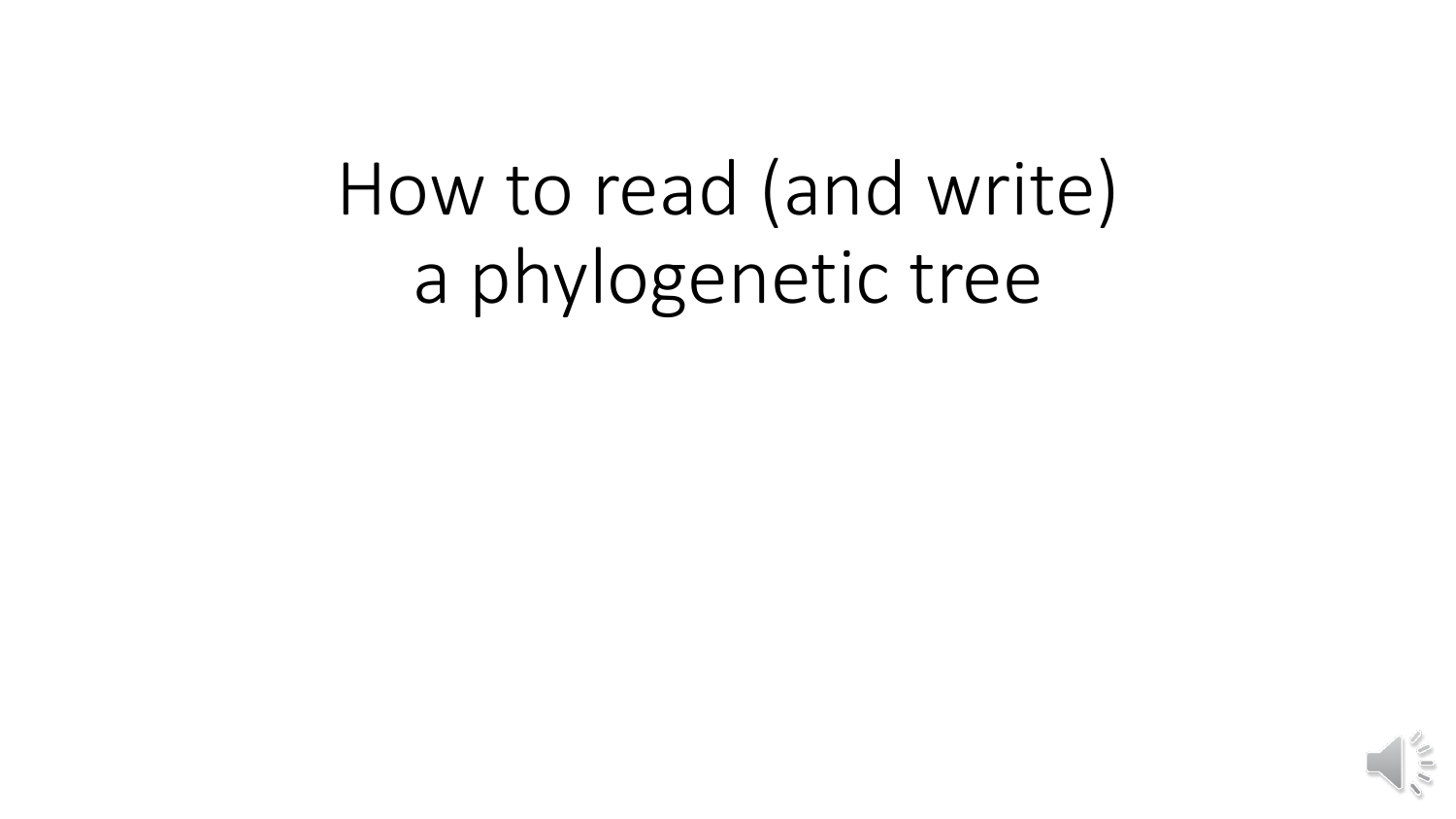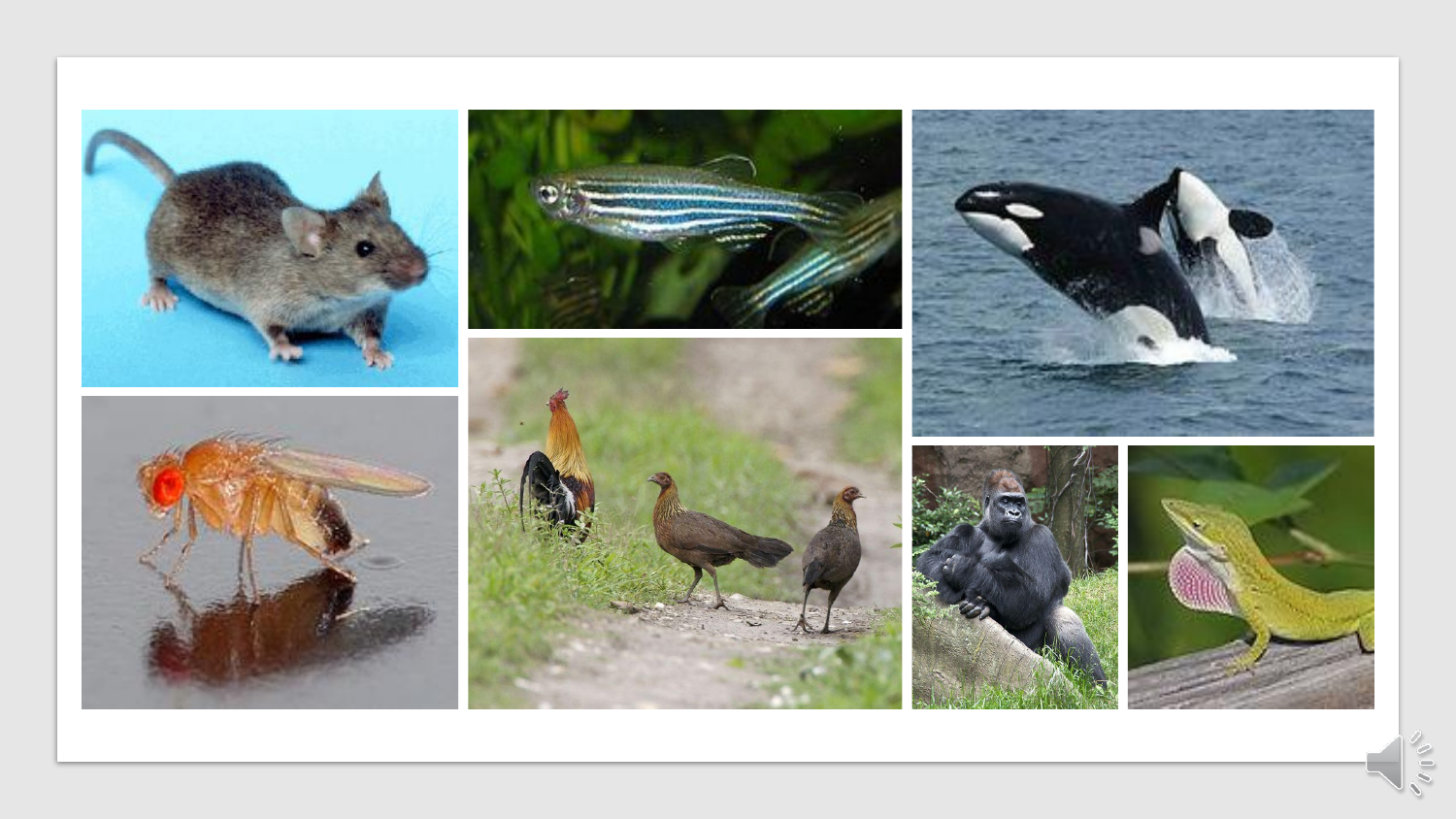



<http://www.ncbi.nlm.nih.gov/Taxonomy/CommonTree/wwwcmt.cgi>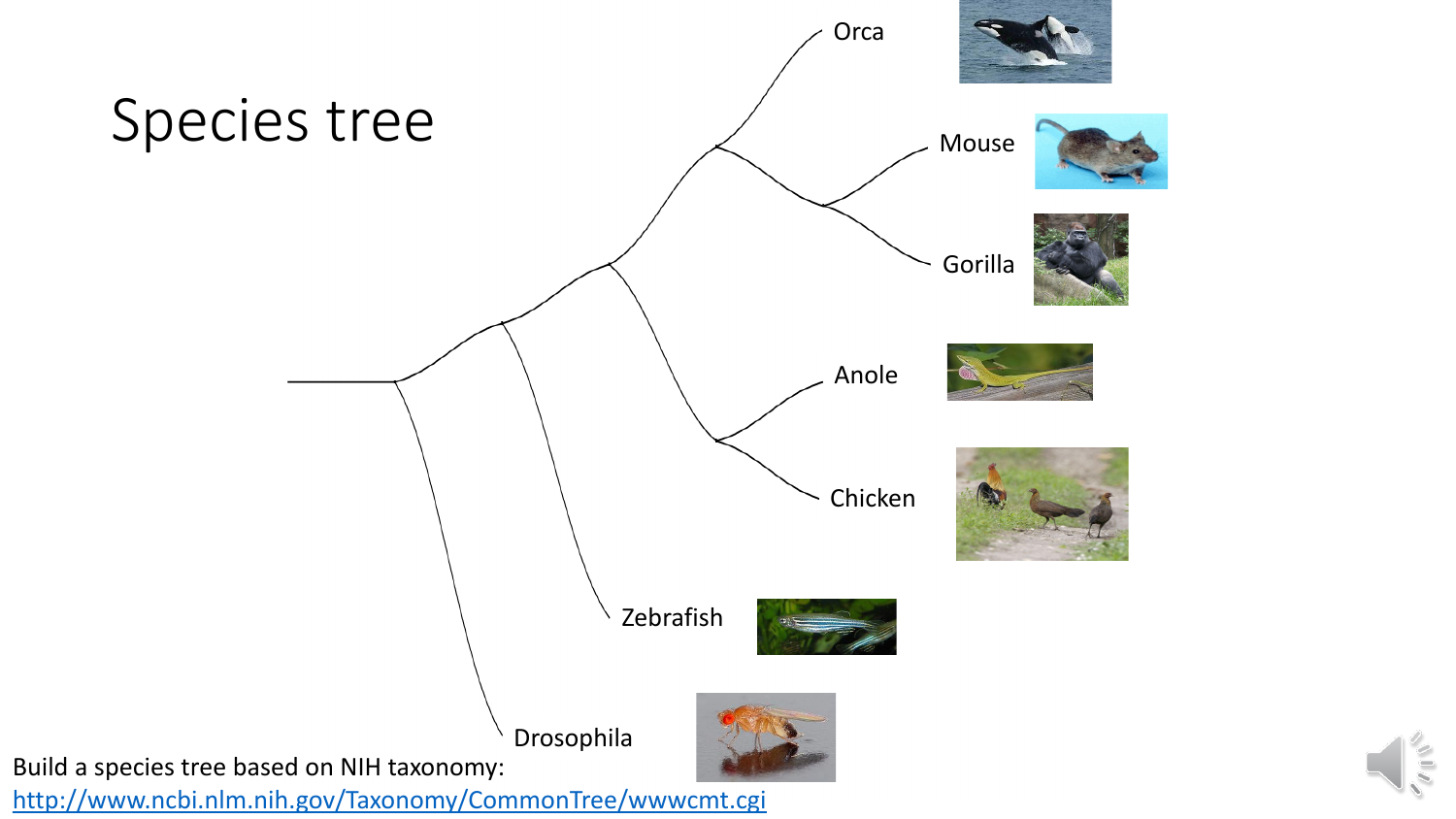

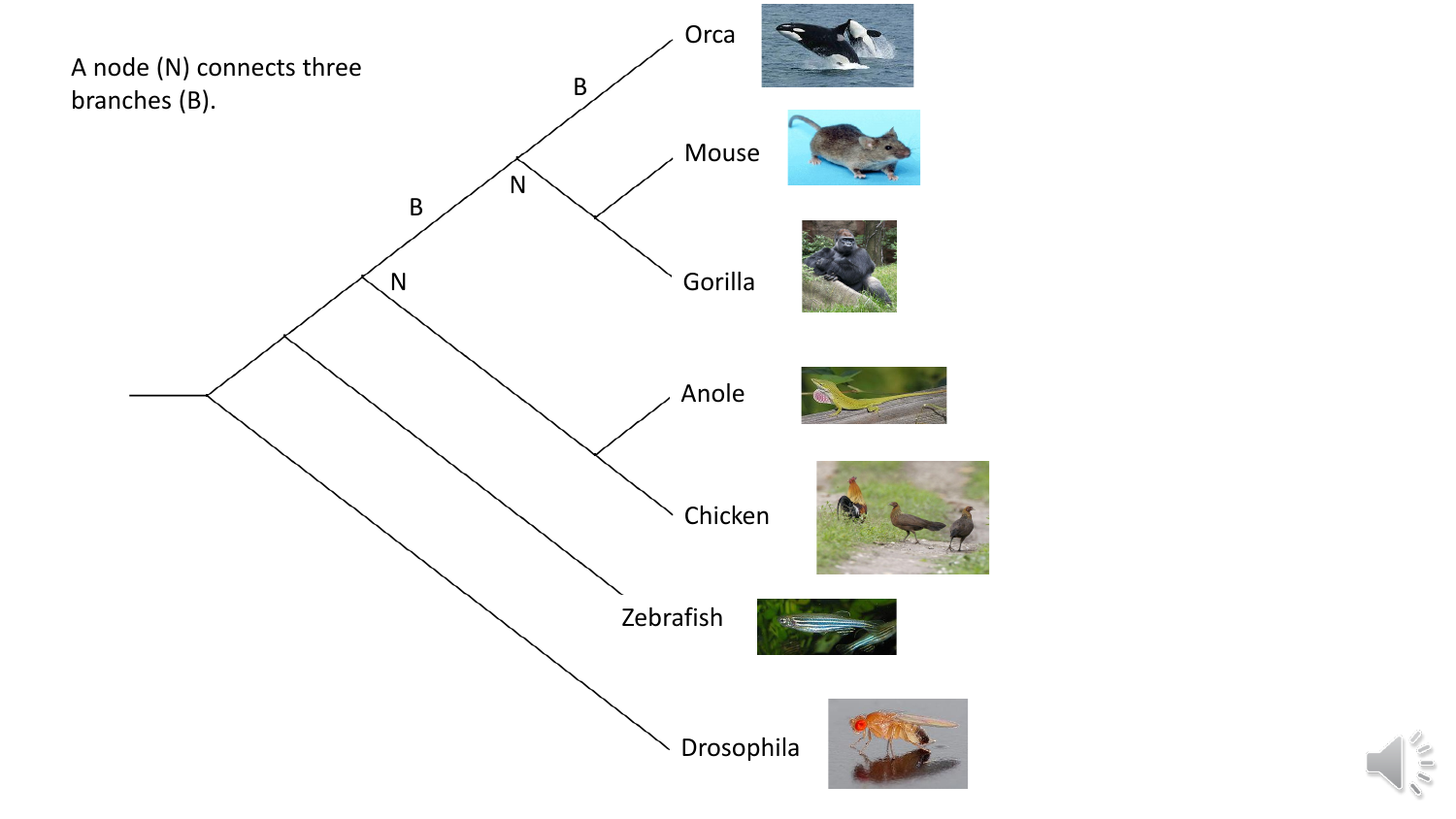















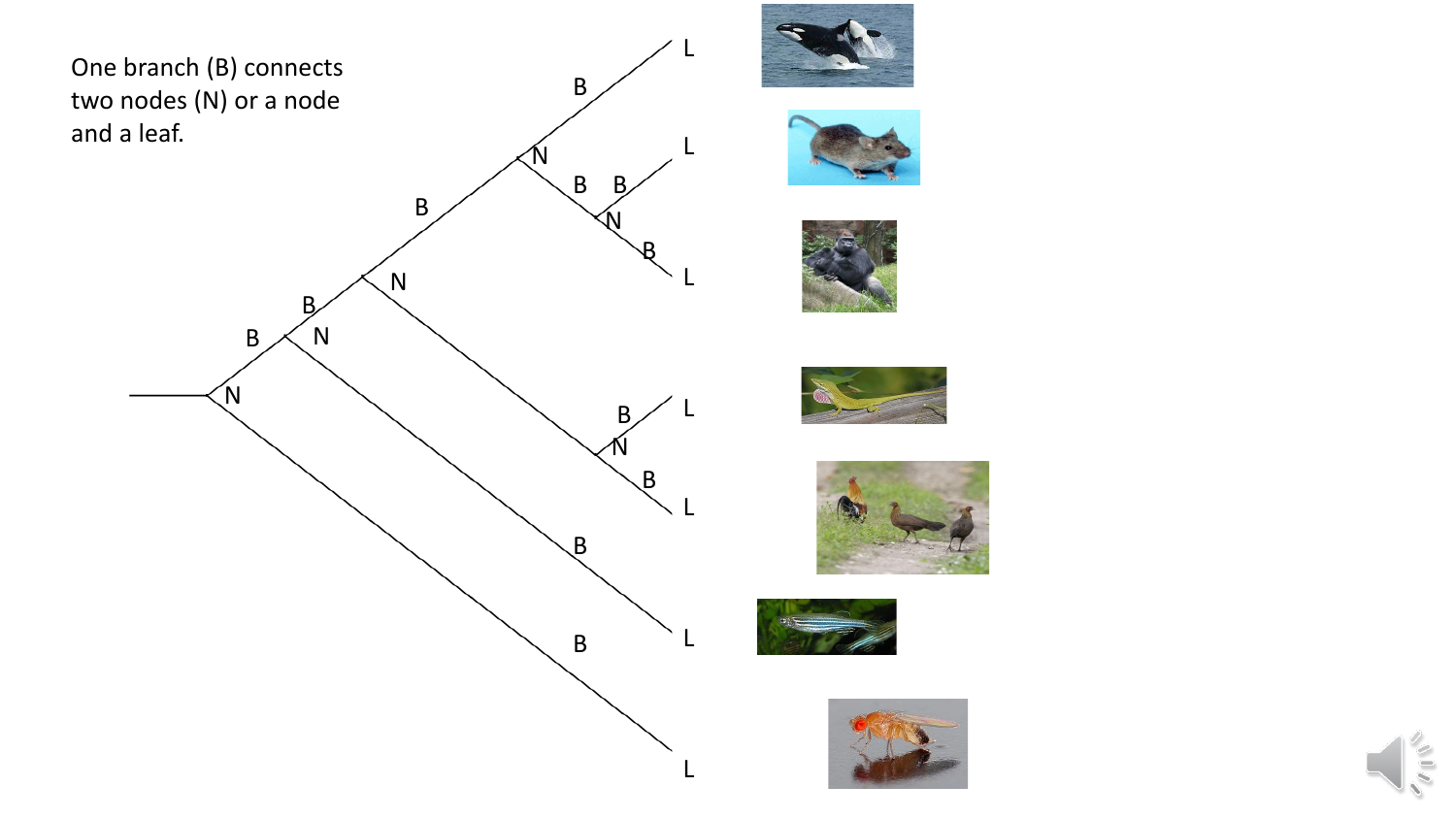

Chicken = Gallus

## Tree format: ((((Orca,(Mouse,Gorilla)),(Anole,Gallus)),Zebrafish),Drosophila);

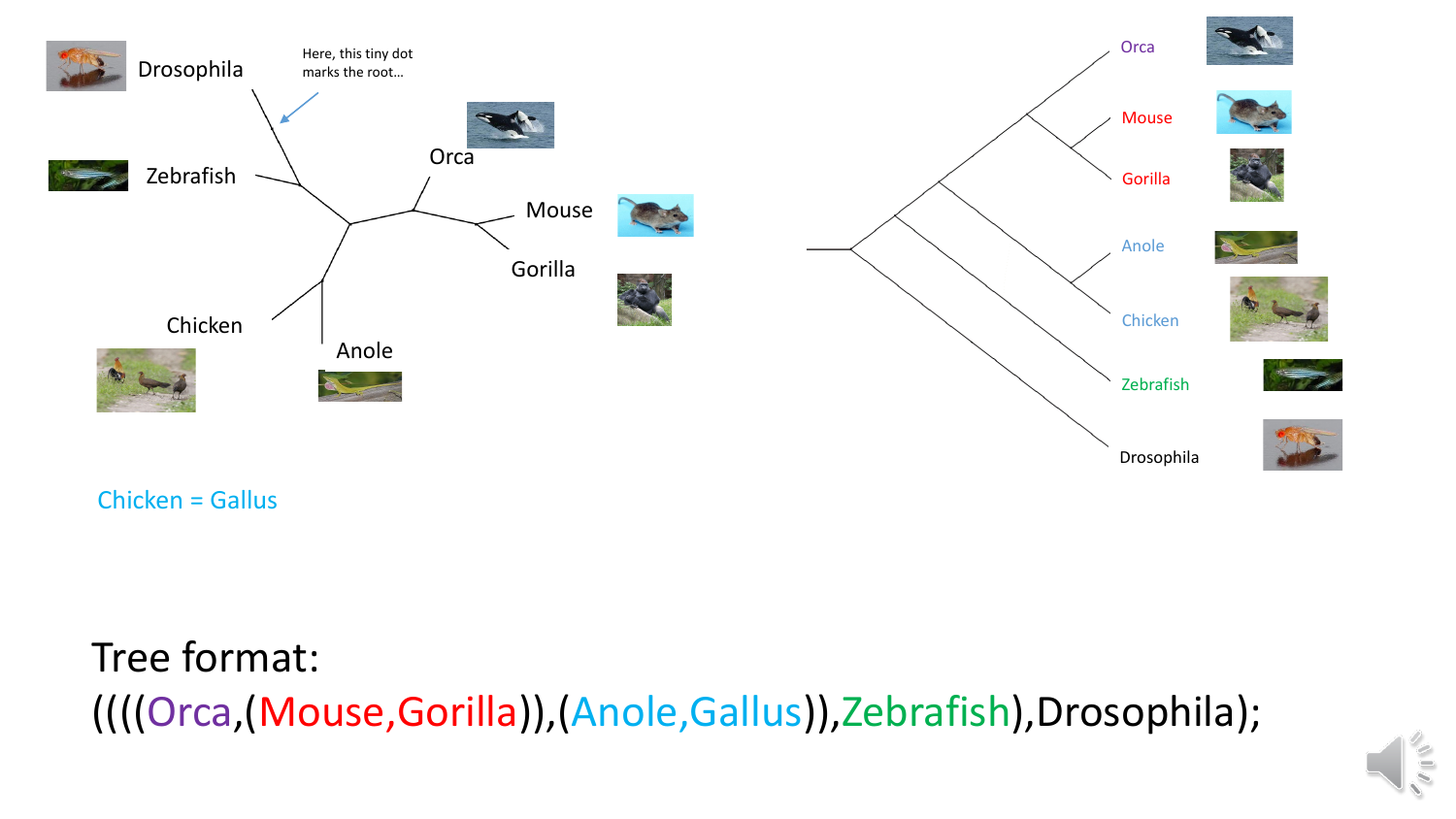1. Write the tree format 2. Draw the tree



(((1,2),3),4);

Pause the video. Try to solve the questions before continuing.

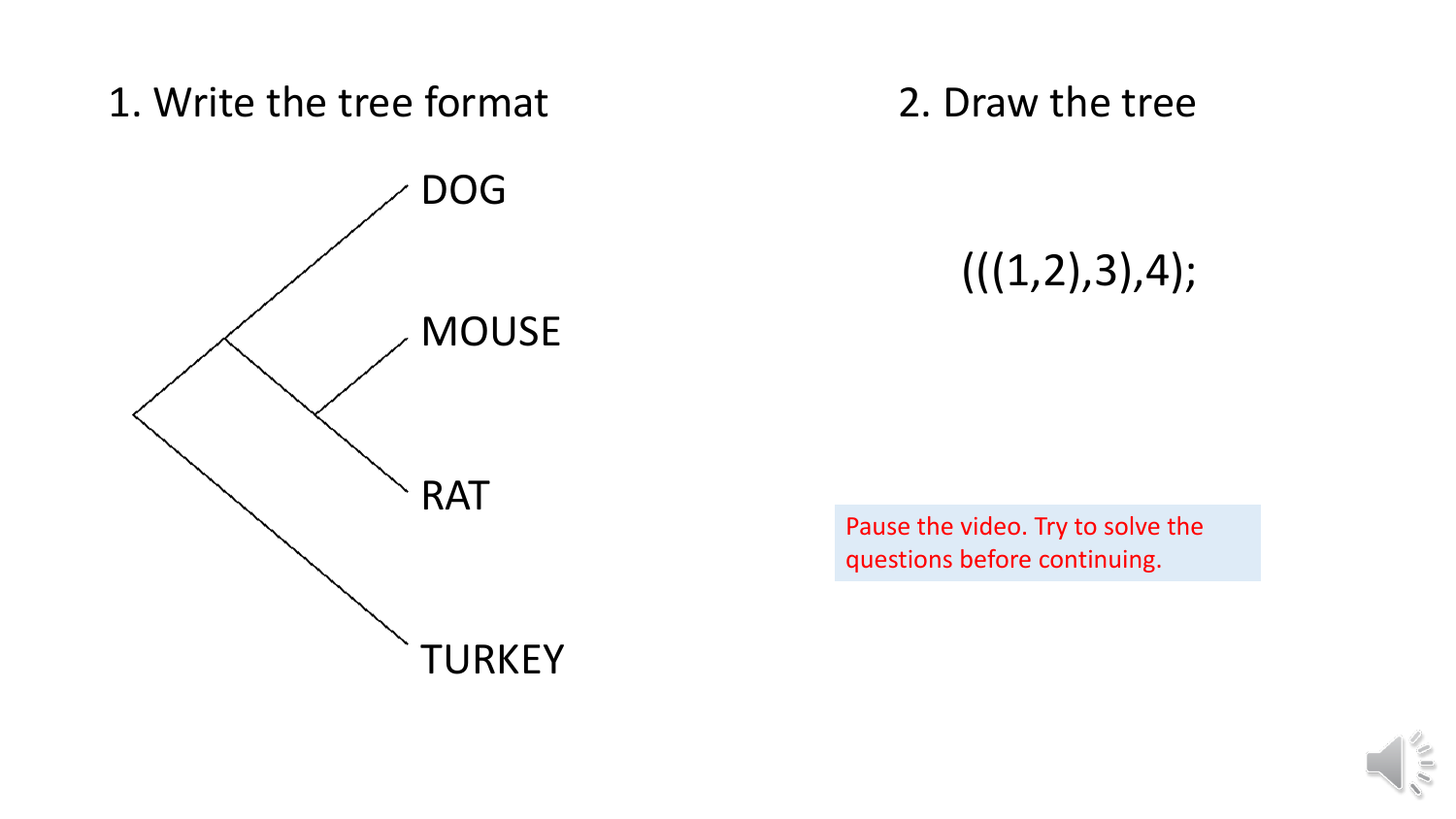1. Write the tree format 2. Draw the tree



((Dog,(Mouse,Rat)),Turkey);



**SUL**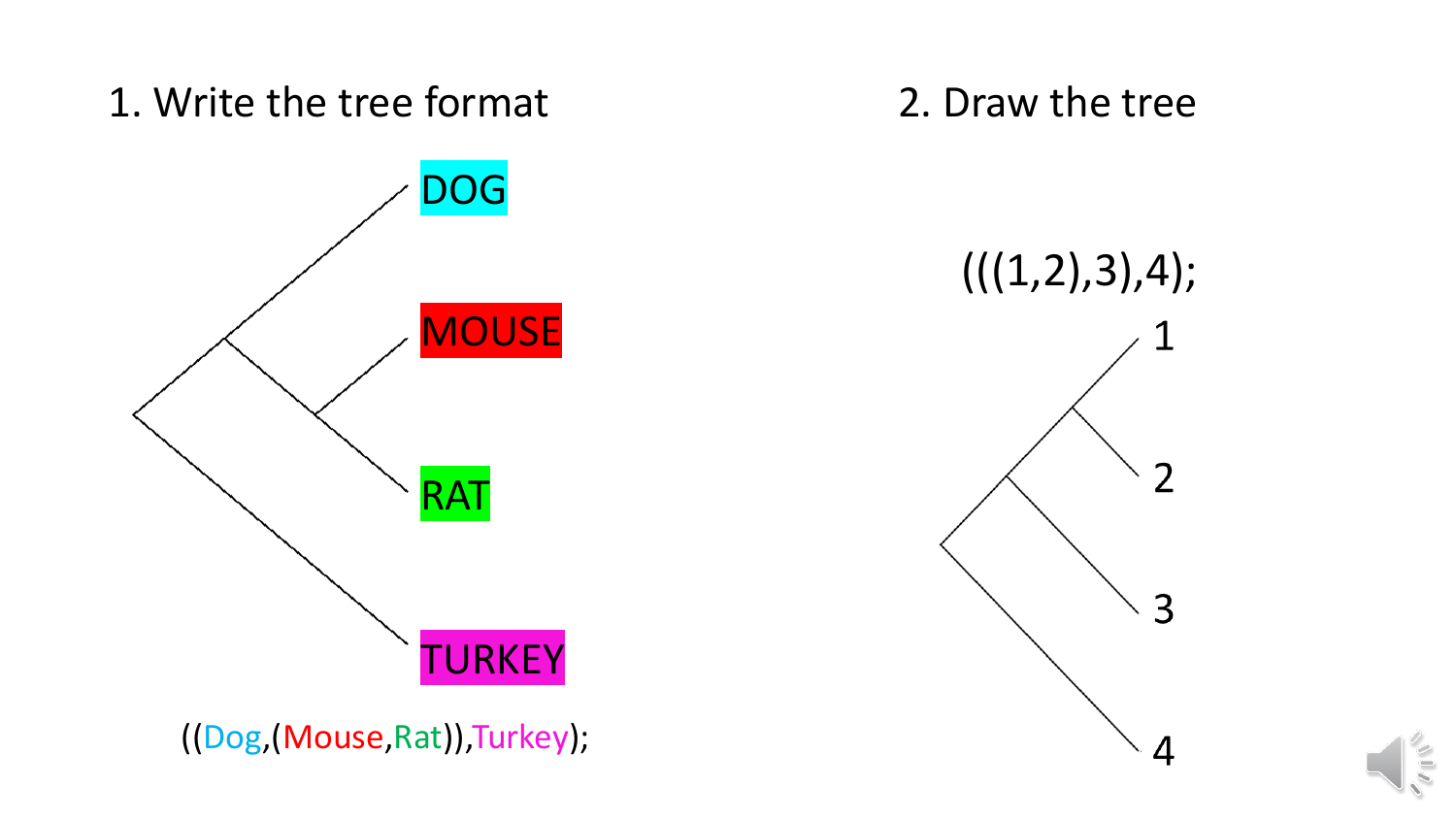### Where is the root of the tree?

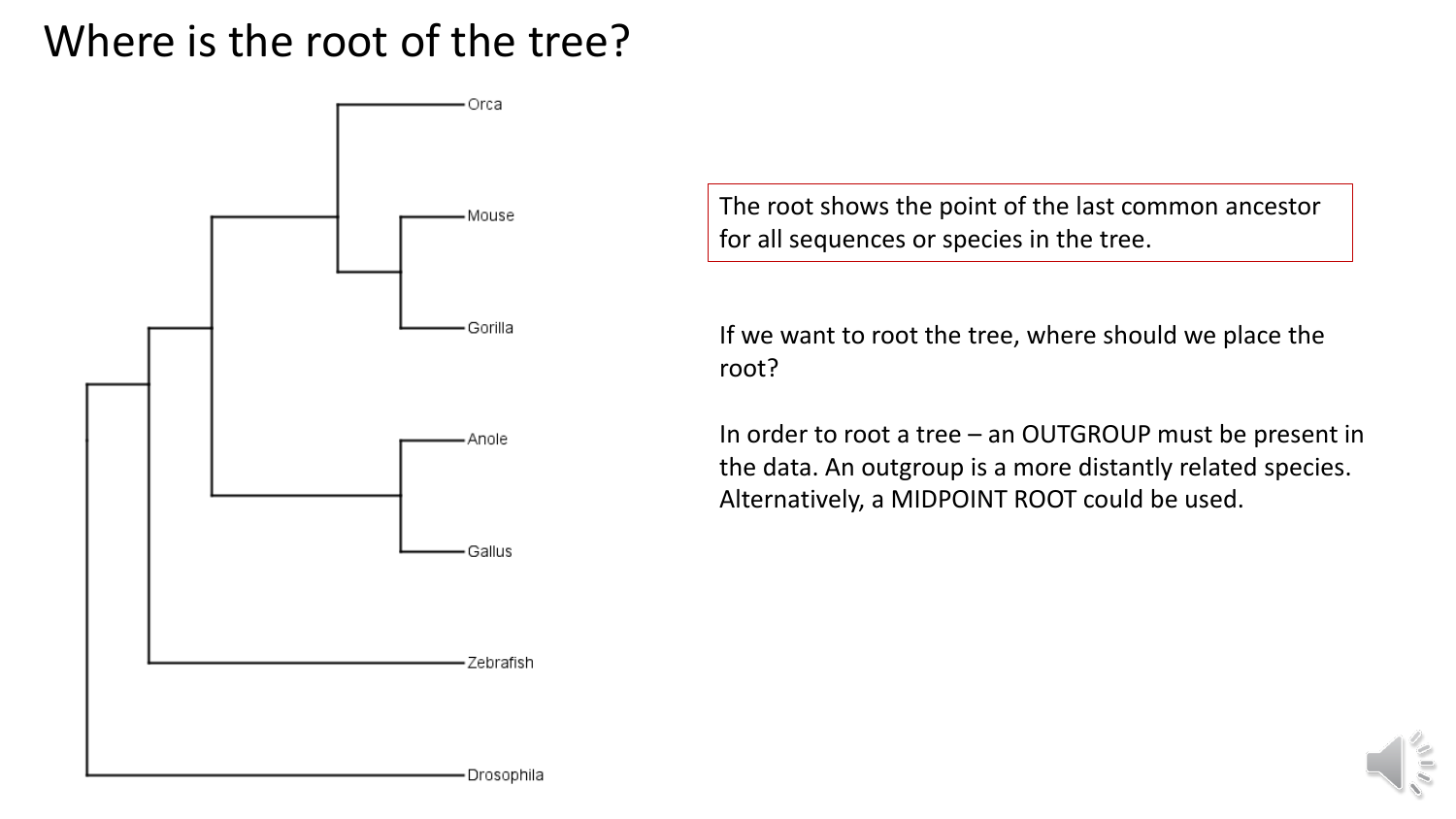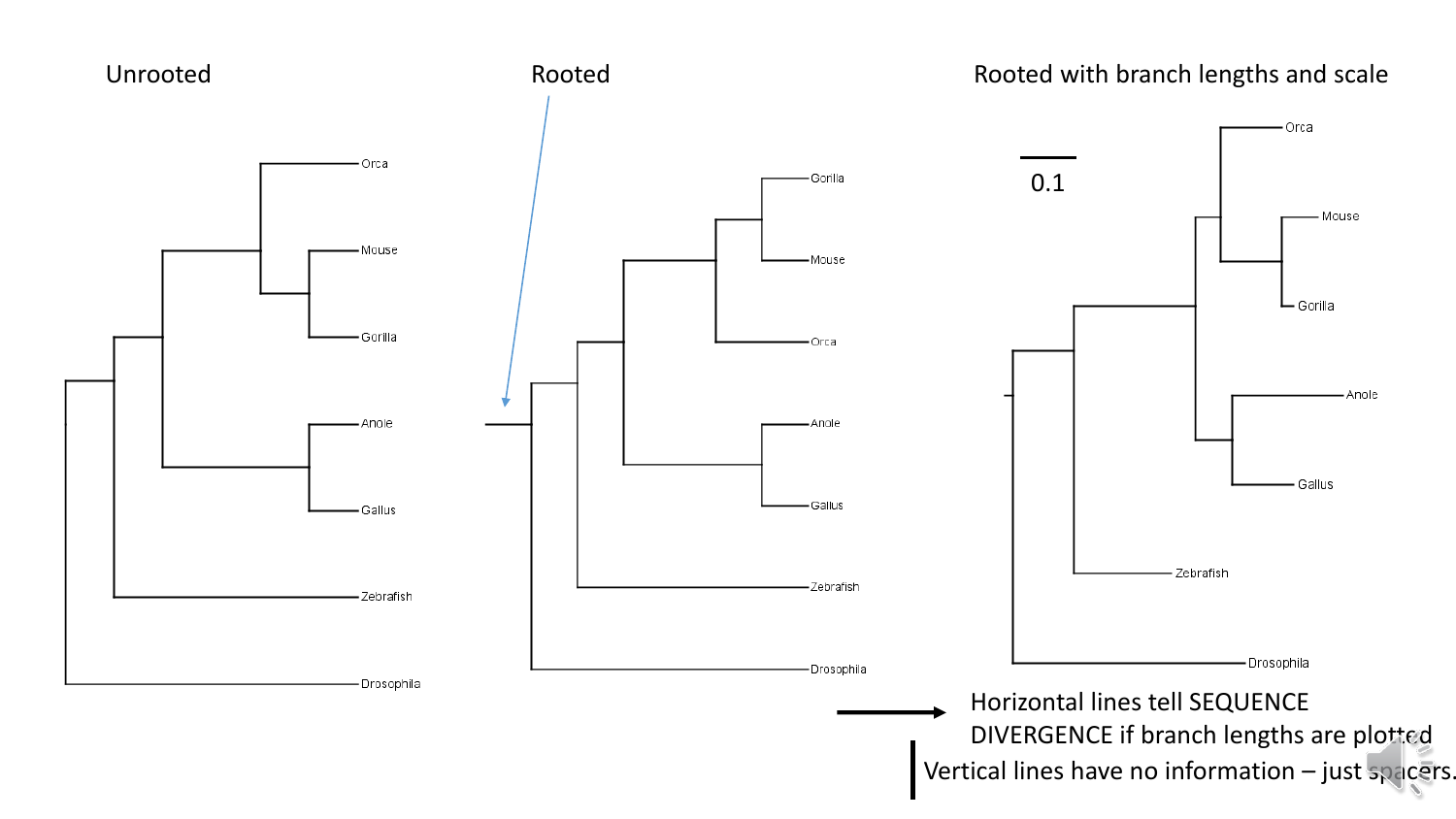#### **Which trees reveal a history of gene duplications?**

Use the species tree as a reference for how you would expect your tree to look.

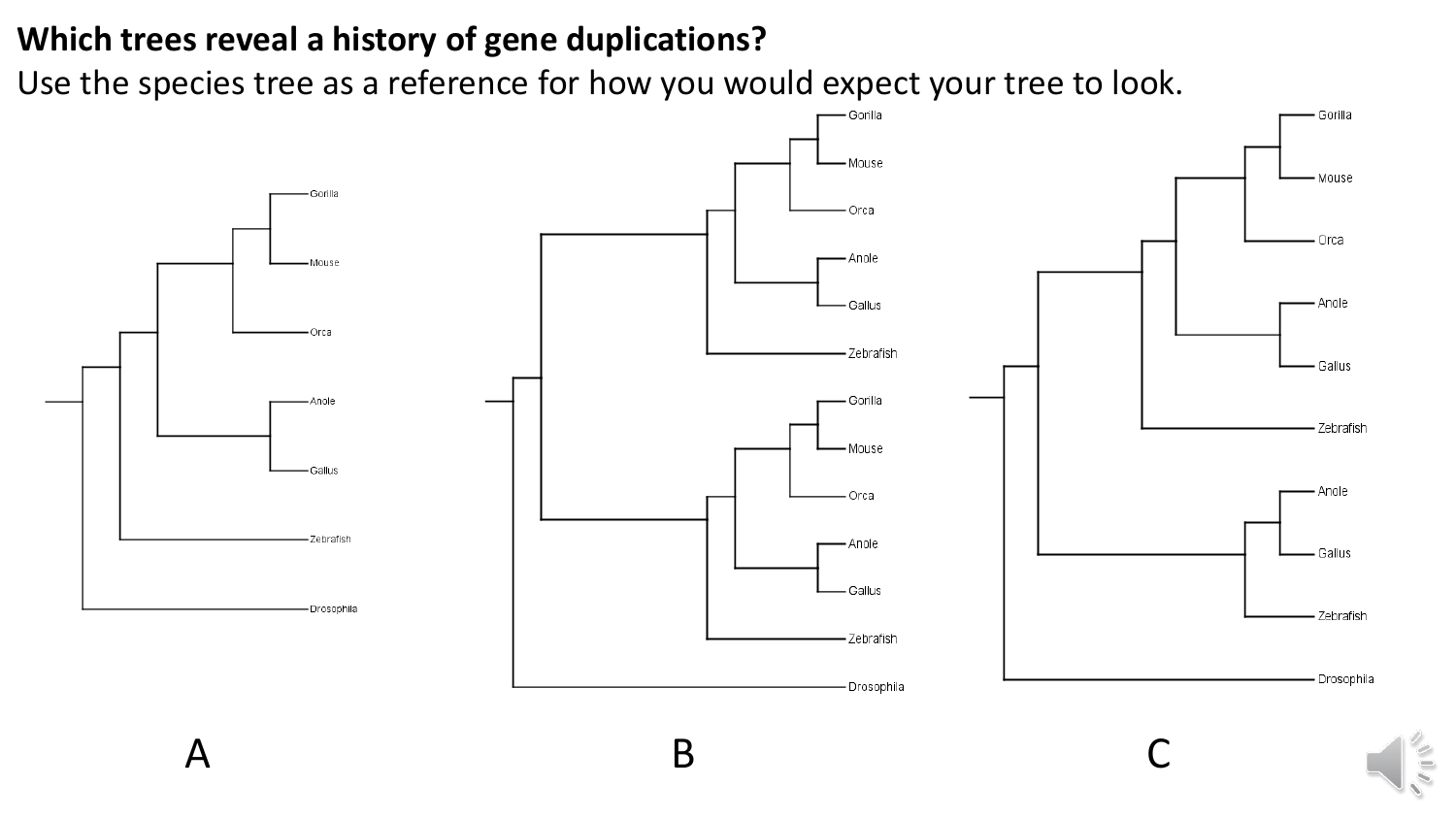#### **Which trees reveal a history of gene duplications?**

Use the species tree as a reference for how you would expect your tree to look.

Gene duplication along one branch is sometimes seen as a repeated species tree under a specific node.

Gene duplication (GD) along one branch followed by gene loss (GL) along another branch is sometimes seen as a repeated sub-species tree under a specific node.